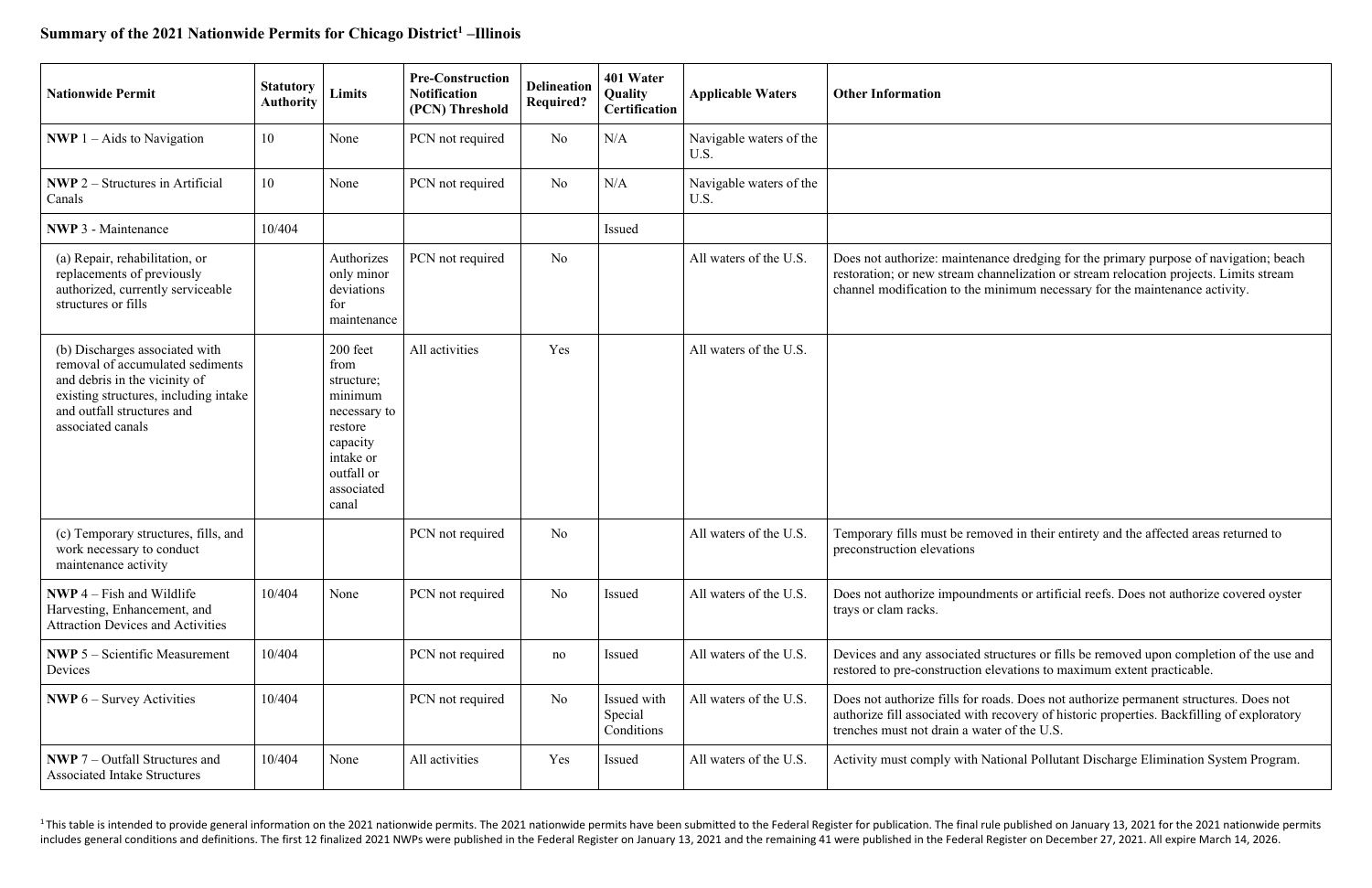| <b>Nationwide Permit</b>                                                 | <b>Statutory</b><br><b>Authority</b> | Limits             | <b>Pre-Construction</b><br><b>Notification</b><br>(PCN) Threshold                                                                                                                                                               | <b>Delineation</b><br><b>Required?</b> | 401 Water<br>Quality<br>Certification | <b>Applicable Waters</b>                                                                  | <b>Other Information</b>                                            |
|--------------------------------------------------------------------------|--------------------------------------|--------------------|---------------------------------------------------------------------------------------------------------------------------------------------------------------------------------------------------------------------------------|----------------------------------------|---------------------------------------|-------------------------------------------------------------------------------------------|---------------------------------------------------------------------|
| <b>NWP</b> $8 - Oil$ and Gas Structure on<br>the Outer continental Shelf | 10                                   | None               | All activities                                                                                                                                                                                                                  | N <sub>o</sub>                         | N/A                                   | Navigable waters of the<br>U.S.                                                           | Limited to facilities in areas leas<br>Department of the Interior.  |
| <b>NWP</b> 9 – Structures in Fleeting and<br>Anchorage Areas             | 10                                   | None               | PCN not required                                                                                                                                                                                                                | N <sub>o</sub>                         | N/A                                   | Navigable waters of the<br>U.S.                                                           | Applies to structures, buoys, and<br>established for those purposes |
| <b>NWP</b> 10 - Mooring Buoys                                            | 10                                   | None               | PCN not required                                                                                                                                                                                                                | No                                     | N/A                                   | Navigable waters of the<br>U.S.                                                           | Non-commercial, single boat mo                                      |
| <b>NWP</b> 11 - Temporary Recreational<br><b>Structures</b>              | 10                                   | None               | PCN not required                                                                                                                                                                                                                | N <sub>o</sub>                         | N/A                                   | Navigable waters of the<br>U.S.                                                           | Structures must be removed with                                     |
| <b>NWP</b> 12 – Oil or Natural Gas<br>Pipeline Activities                | 10/404                               | $\frac{1}{2}$ Acre | A section 10<br>$\bullet$<br>permit is<br>required<br>Discharges<br>$\bullet$<br>that result in<br>the loss of<br>$>1/10$ -acre<br>New oil or<br>$\bullet$<br>natural gas<br>pipeline<br>greater than<br>250 miles in<br>length | Yes, if PCN<br>required                | Issued with<br>Special<br>Conditions  | See text of NWP                                                                           | Temporary fills must be remove<br>preconstruction elevations.       |
| Oil or natural gas pipelines                                             |                                      |                    |                                                                                                                                                                                                                                 |                                        |                                       | All waters of the U.S.,<br>including navigable<br>waters                                  | Must restore area to pre-constru-                                   |
| Oil or natural gas pipeline<br>substations                               |                                      |                    |                                                                                                                                                                                                                                 |                                        |                                       | Non-tidal waters of the<br>U.S., except non-tidal<br>wetlands adjacent to<br>tidal waters |                                                                     |
| Foundations for above-ground oil<br>or natural gas pipelines             |                                      |                    |                                                                                                                                                                                                                                 |                                        |                                       | All waters of the U.S.                                                                    |                                                                     |
| Access roads                                                             |                                      |                    |                                                                                                                                                                                                                                 |                                        |                                       | Non-tidal waters of the<br>U.S., except non-tidal<br>wetlands adjacent to<br>tidal waters | Access roads must be constructe                                     |

sed by the Bureau of Ocean Energy Management of the

d other devices placed in anchorage or fleeting areas

Nooring buoys

thin 30 days after use discontinued.

ed in their entirety and the affected areas returned to

action contours.

ed to minimize adverse effects to waters of the U.S.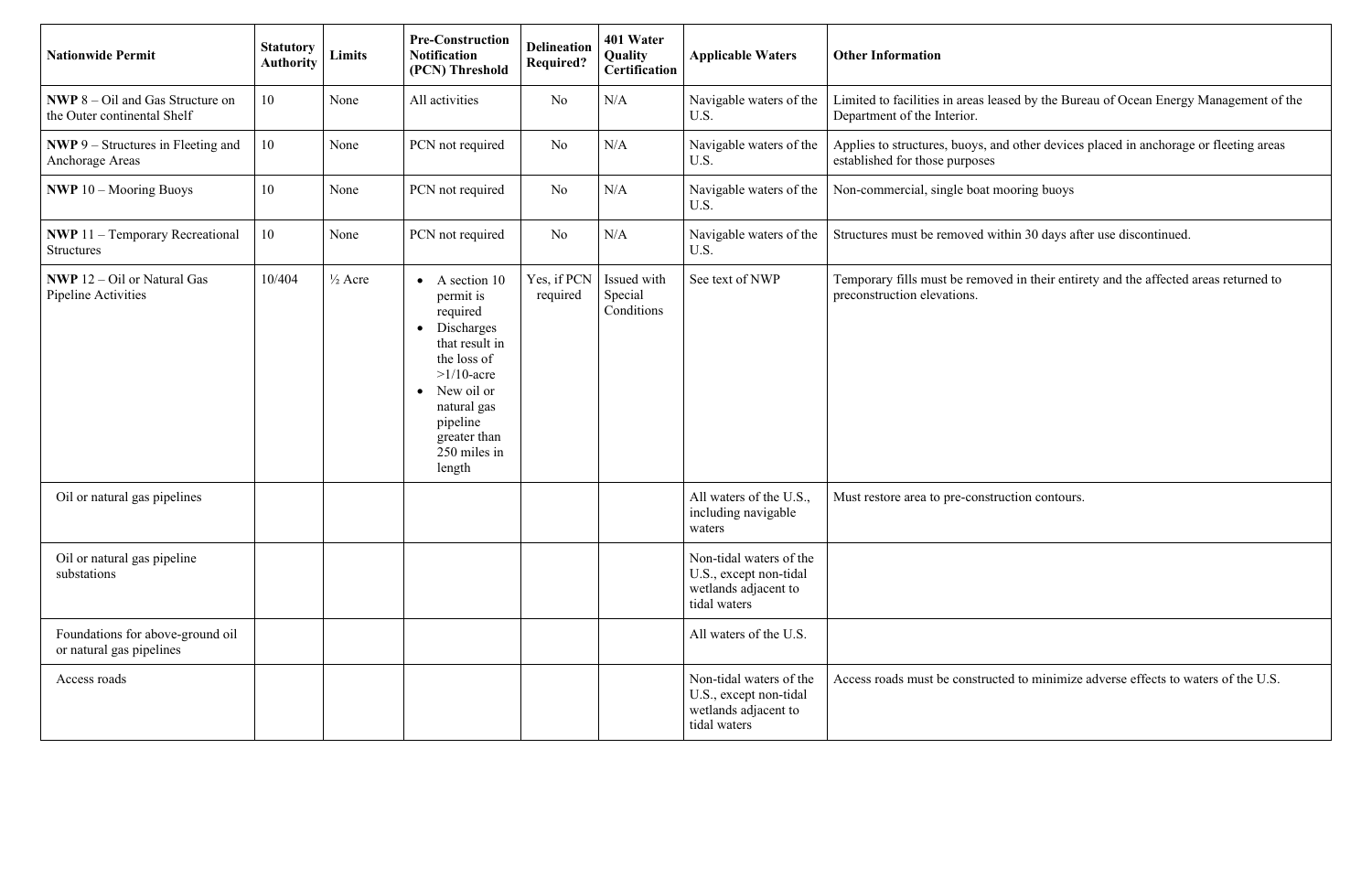| <b>Nationwide Permit</b>                                                      | <b>Statutory</b><br><b>Authority</b> | Limits | <b>Pre-Construction</b><br><b>Notification</b><br>(PCN) Threshold                                                                                                                                                                  | <b>Delineation</b><br><b>Required?</b> | 401 Water<br>Quality<br><b>Certification</b> | <b>Applicable Waters</b>                                                 | <b>Other Information</b>                                                                                                                     |
|-------------------------------------------------------------------------------|--------------------------------------|--------|------------------------------------------------------------------------------------------------------------------------------------------------------------------------------------------------------------------------------------|----------------------------------------|----------------------------------------------|--------------------------------------------------------------------------|----------------------------------------------------------------------------------------------------------------------------------------------|
| <b>NWP</b> 13 - Bank Stabilization                                            | 10/404                               |        | $>500$ linear<br>feet in length<br>$>1$ cubic yard<br>$\bullet$<br>per running<br>foot, as<br>measured<br>along the<br>treated bank,<br>below<br>OHWM or<br><b>HTL</b><br>Discharges<br>$\bullet$<br>into special<br>aquatic sites | Yes, if PCN<br>required                | Issued with<br>Special<br>Conditions         | All waters of the U.S.                                                   | Activity cannot impair surface v<br>must be removed in their entiret<br>elevations. Native plant species<br>used for bioengineering or veget |
| <b>NWP</b> $14$ – Linear Transportation<br>Projects                           | 10/404                               |        | Discharges<br>$\bullet$<br>that result in<br>the loss of<br>$>1/10$ acre<br>Discharges<br>$\bullet$<br>into special<br>aquatic sites                                                                                               | Yes, if PCN<br>required                | Issued with<br>Special<br>Conditions         | All waters of the U.S.                                                   | Temporary fills must be remove<br>preconstruction elevations. Does<br>stations, aircraft hangars, or other                                   |
| NWP 15 - U.S. Coast Guard<br><b>Approved Bridges</b>                          | 404                                  | None   | PCN not required                                                                                                                                                                                                                   | N <sub>o</sub>                         | Issued with<br>Special<br>Conditions         | Navigable waters of the<br>U.S.                                          | Causeways and approach fills fo<br>require separate section 404 autl<br>9 of the Rivers and Harbors Act                                      |
| <b>NWP</b> $16$ – Return Water from<br><b>Upland Contained Disposal Areas</b> | 404                                  | None   | PCN not required                                                                                                                                                                                                                   | N <sub>o</sub>                         | Issued with<br>Special<br>Conditions         | All waters of the U.S.                                                   | Water quality issues addressed t                                                                                                             |
| <b>NWP</b> $17$ – Hydropower Projects                                         | 404                                  | None   | All activities                                                                                                                                                                                                                     | Yes                                    | Issued with<br>Special<br>Conditions         | All waters of the U.S.,<br>except navigable (i.e.,<br>section 10) waters | Applies to activities licensed by<br>exempt from licensing requirem                                                                          |
| <b>NWP</b> $18 -$ Minor Discharges                                            | 10/404                               |        | $>10$ cubic<br>$\bullet$<br>yards<br>discharged<br>below plane<br>of<br>OHWM/HTL<br>Discharges<br>$\bullet$<br>into special<br>aquatic sites                                                                                       | Yes, if PCN<br>required                | Issued                                       | All waters of the U.S.                                                   | Does not authorize discharges fo                                                                                                             |
| <b>NWP</b> 19 – Minor Dredging                                                | 10/404                               |        | PCN not required                                                                                                                                                                                                                   | N <sub>o</sub>                         | Issued                                       | Navigable waters of the<br>U.S.                                          | Does not authorize dredging or<br>aquatic vegetation beds, anadror<br>the connection of canals to navig                                      |

water flow into or out of waters of the U.S. Temporary fills ty and the affected areas returned to pre-construction appropriate for site conditions, including salinity, must be nd regions.<br>etative bank stabilization.

ed in their entirety and the affected areas returned to es not authorize storage buildings, parking lots, train er non-linear transportation features.

or bridges are not authorized by this NWP; those activities horization. Bridge structures can be authorized by Section t or other applicable laws.

through Clean Water Act section 401 certification process

the Federal Energy Regulatory Commission or activities ents.

Itsued All waters or stream diversions.

degradation through siltation of coral reefs, submerged mous fish spawning areas, or wetlands. Does not authorize igable waters.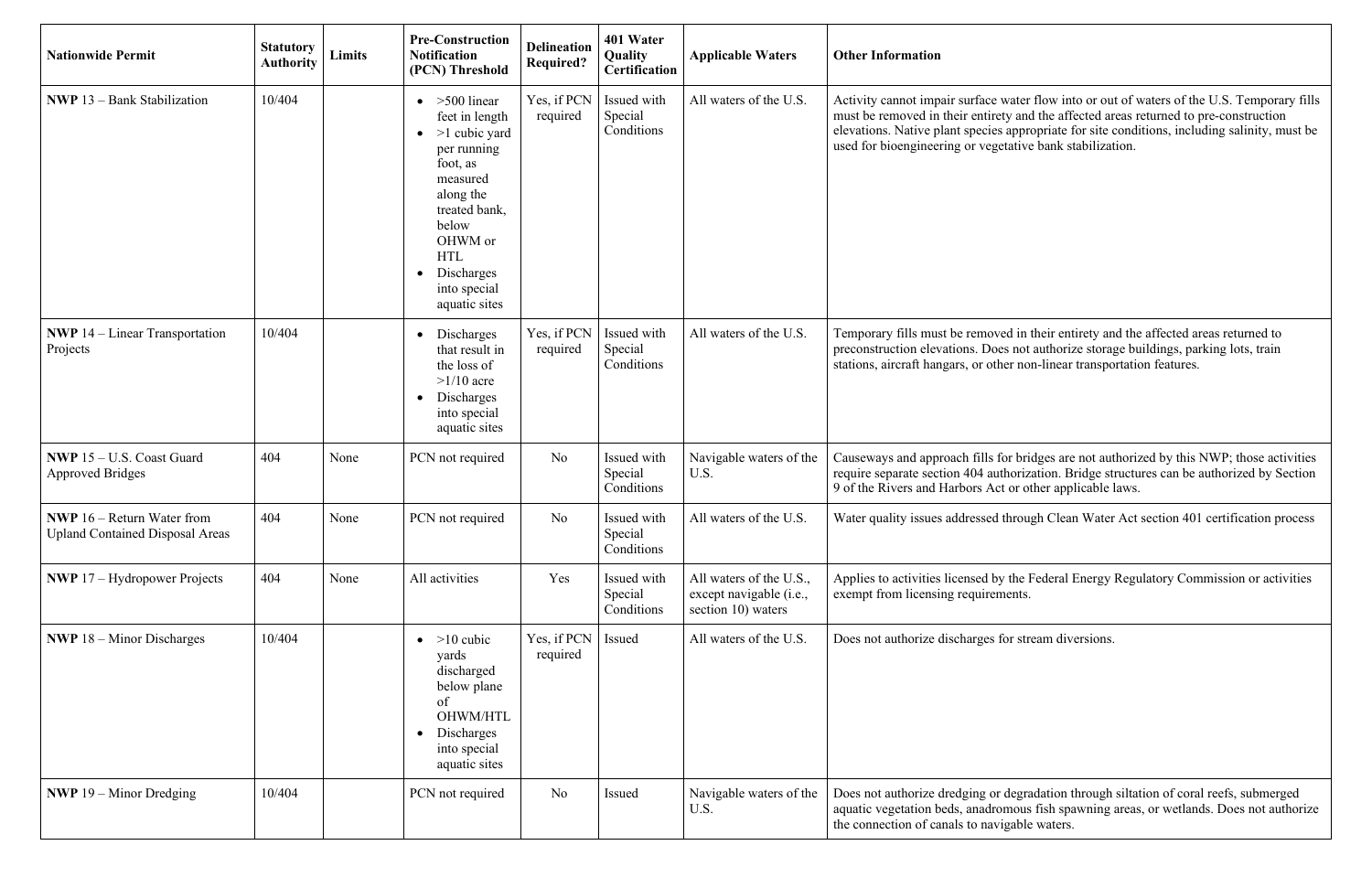| <b>Nationwide Permit</b>                                                                            | <b>Statutory</b><br>Authority | <b>Limits</b> | <b>Pre-Construction</b><br><b>Notification</b><br>(PCN) Threshold                                                                                                | <b>Delineation</b><br><b>Required?</b> | 401 Water<br><b>Quality</b><br>Certification | <b>Applicable Waters</b>                                                                  | <b>Other Information</b>                                                                                                                                                                                                                                                             |
|-----------------------------------------------------------------------------------------------------|-------------------------------|---------------|------------------------------------------------------------------------------------------------------------------------------------------------------------------|----------------------------------------|----------------------------------------------|-------------------------------------------------------------------------------------------|--------------------------------------------------------------------------------------------------------------------------------------------------------------------------------------------------------------------------------------------------------------------------------------|
| <b>NWP</b> 20 – Response Operation for<br>Oil or Hazardous Substances                               | 10/404                        | None          | PCN not required                                                                                                                                                 | No                                     | Issued                                       | All waters of the U.S.                                                                    | Authorizes activities subject to the National Oil and Hazardous Substances Pollution<br>Contingency Plan. Authorizes activities required for cleanup of oil releases in waters of tl<br>U.S. Authorizes use of temporary structures and fills for spill response training exercises. |
| <b>NWP</b> 21 – Surface Coal Mining<br>Activities                                                   | 10/404                        |               | All activities                                                                                                                                                   | Yes                                    | Denied                                       | Non-tidal waters of the<br>U.S., except non-tidal<br>wetlands adjacent to<br>tidal waters | Activities must be authorized, or currently being processed by states with approved<br>programs under Title V of the Surface Mining Control and Reclamation Act of 1977.                                                                                                             |
| <b>NWP</b> 22 – Removal of Vessels                                                                  | 10/404                        | None          | If vessel<br>listed or<br>eligible for<br>National<br>Register of<br>Historic<br>Places<br>Activities in<br>$\bullet$<br>special<br>aquatic sites                | Yes, if PCN<br>required                | Issued                                       | All waters of the U.S.                                                                    | Does not authorize maintenance dredging, shoal removal, or riverbank snagging. Disposa<br>of removed vessel in waters of the U.S. may require separate authorizations from EPA an<br>Corps.                                                                                          |
| <b>NWP</b> 23 – Approved Categorical<br>Exclusions                                                  | 10/404                        | None          | PCN not required,<br>except for certain<br>activities identified<br>in RGL 05-07                                                                                 | Yes, if PCN<br>required                | Issued with<br>Special<br>Conditions         | All waters of the U.S.                                                                    | Categorical exclusions must be approved by the Office of the Chief of Engineers. See RC<br>05-07 for list of agencies and their activities that are currently eligible for NWP 23.                                                                                                   |
| <b>NWP</b> 24 – Indian Tribe or State<br><b>Administered Section 404 Program</b>                    | 10                            | None          | PCN not required                                                                                                                                                 | N <sub>o</sub>                         | N/A                                          | Navigable waters of the<br>U.S.                                                           | Does not authorize activities in navigable waters that require only a section 10 permit.                                                                                                                                                                                             |
| <b>NWP</b> $25$ – Structural Discharges                                                             | 404                           | None          | PCN not required                                                                                                                                                 | No                                     | Issued                                       |                                                                                           | Structure may require a section 10 permit if located in navigable waters of the U.S. Does<br>not authorize structures that support buildings or similar structures.                                                                                                                  |
| <b>NWP</b> 27 - Aquatic Habitat<br>Restoration, Enhancement, and<br><b>Establishment Activities</b> | 10/404                        | None          | All activities,<br>except for those<br>that require<br>reporting (e.g.,<br>activities under a<br>binding agreement<br>between the<br>landowner and an<br>agency) | Yes, if PCN<br>required                | Issued with<br>Special<br>Conditions         | All waters of the U.S.                                                                    | Does not authorize stream channelization. Does not authorize relocation or conversion of<br>tidal waters. Does not authorize conversion of natural wetlands or streams, except for<br>relocation activities. Compensatory mitigation is not required for NWP 27 activities.          |
| <b>NWP</b> 28 – Modifications to Existing<br>Marinas                                                | 10                            |               | PCN not required                                                                                                                                                 | No                                     | N/A                                          | Navigable waters of the<br>U.S.                                                           | Does not authorize dredging, additional slips, dock spaces, or expansion in waters of the<br>U.S.                                                                                                                                                                                    |
| <b>NWP</b> 29 – Residential<br>Developments                                                         | 10/404                        |               | All activities                                                                                                                                                   | Yes                                    | Issued with<br>Special<br>Conditions         | Non-tidal waters of the<br>U.S., except non-tidal<br>wetlands adjacent to<br>tidal waters | For residential subdivisions, the aggregate total loss of waters of the U.S. cannot exceed<br>$1/2$ -acre.                                                                                                                                                                           |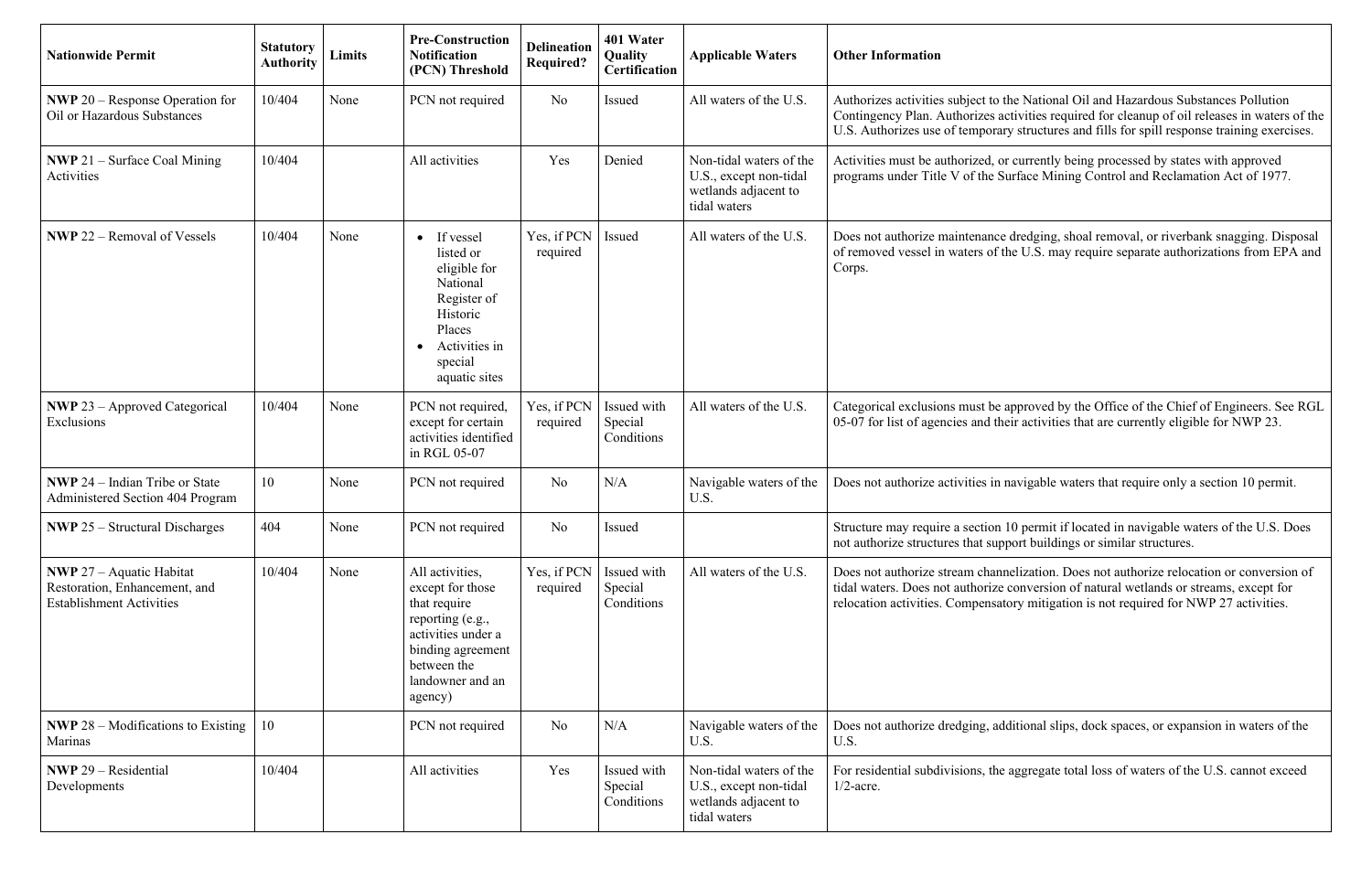| <b>Nationwide Permit</b>                                                   | <b>Statutory</b><br><b>Authority</b> | Limits             | <b>Pre-Construction</b><br><b>Notification</b><br>(PCN) Threshold | <b>Delineation</b><br><b>Required?</b> | 401 Water<br>Quality<br><b>Certification</b> | <b>Applicable Waters</b>                                                                  | <b>Other Information</b>                                                                                                                    |
|----------------------------------------------------------------------------|--------------------------------------|--------------------|-------------------------------------------------------------------|----------------------------------------|----------------------------------------------|-------------------------------------------------------------------------------------------|---------------------------------------------------------------------------------------------------------------------------------------------|
| <b>NWP</b> 30 – Moist Soil Management<br>for Wildlife                      | 404                                  | None               | PCN not required                                                  | N <sub>o</sub>                         | Issued                                       | Non-tidal waters of the<br>U.S.                                                           | Authorizes only on-going activit<br>water control structures, etc. Do<br>not authorize impoundments. Do<br>functions and services.          |
| <b>NWP 31 – Maintenance of Existing</b><br><b>Flood Control Structures</b> | 10/404                               |                    | All activities                                                    | Yes                                    | Issued                                       | All waters of the U.S.                                                                    | PCN must indicate location of si<br>baseline information. Authorizes<br>flood control project, if Corps pe                                  |
| <b>NWP 32 - Completed Enforcement</b><br>Actions                           | 10/404                               |                    | PCN not required                                                  | N <sub>o</sub>                         | Issued with<br>Special<br>Conditions         | All waters of the U.S.                                                                    |                                                                                                                                             |
| <b>NWP</b> 33 – Temporary Construction,<br>Access, and Dewatering          | 10/404                               | None               | All activities in<br>navigable (i.e.,<br>section 10) waters       | Yes                                    | Issued                                       | All waters of the U.S.                                                                    | Associated primary activity mus<br>exempt from permit requirement                                                                           |
| <b>NWP</b> 34 – Cranberry Production<br>Activities                         | 404                                  |                    | All activities                                                    | Yes                                    | Denied                                       | Section 404 waters only                                                                   | Does not authorize discharges in<br>warehouses, processing facilities                                                                       |
| <b>NWP</b> 35 – Maintenance Dredging of<br><b>Existing Basins</b>          | 10                                   |                    | PCN not required                                                  | No                                     | N/A                                          | Navigable waters of the<br>U.S.                                                           |                                                                                                                                             |
| <b>NWP</b> $36 -$ Boat Ramps                                               | 10/404                               |                    | $>50$ cubic<br>$\bullet$<br>yards<br>$>20$ feet wide              | Yes, if PCN<br>required                | Issued                                       | All waters of the U.S.,<br>except special aquatic<br>sites                                | Section 10 permit required if dre<br>ramp. No placement of material                                                                         |
| <b>NWP</b> 37 – Emergency Watershed<br>Protection and Rehabilitation       | 10/404                               | None               | All activities                                                    | Yes                                    | Issued with<br>Special<br>Conditions         | All waters of the U.S.                                                                    | Prospective permittee should wa<br>the DE has not yet issued a verif<br>unacceptable hazard to life or sig                                  |
| <b>NWP 38 - Cleanup of Hazardous</b><br>and Toxic Waste                    | 10/404                               | None               | All activities                                                    | Yes                                    | Issued with<br>Special<br>Conditions         | All waters of the U.S.                                                                    | Does not authorize the establish<br>disposal sites.                                                                                         |
| <b>NWP</b> 39 – Commercial and<br><b>Institutional Developments</b>        | 10/404                               | $\frac{1}{2}$ Acre | All activities                                                    | Yes                                    | Issued with<br>Special<br>Conditions         | Non-tidal waters of the<br>U.S., except non-tidal<br>wetlands adjacent to<br>tidal waters | Does not authorize construction<br>construction of oil or gas wells.<br>overhead transmission lines, dist<br>Department of Defense Siting C |
| <b>NWP</b> 40 - Agricultural Activities                                    | 404                                  | $\frac{1}{2}$ Acre | All activities                                                    | Yes                                    | Issued with<br>Special<br>Conditions         | Non-tidal waters of the<br>U.S., except non-tidal<br>wetlands adjacent to<br>tidal waters | NWP can be used for agricultura<br>participant. Does not authorize a                                                                        |
| <b>NWP</b> 41 – Reshaping Existing<br>Drainage and Irrigation Ditches      | 404                                  | None               | PCN not required                                                  | N <sub>o</sub>                         | Issued                                       | Non-tidal waters of the<br>U.S., except non-tidal<br>wetlands adjacent to<br>tidal waters | Reshaping drainage ditch cannot<br>U.S. Does not authorize relocation                                                                       |

ties. Does not authorize construction of new dikes, roads, es not authorize conversion of wetlands to uplands. Does not authorize activities that result in net loss of aquatic

ites for disposal of dredged or excavated material and is the removal of vegetation from levees associated with a  $\sum_{n=1}^{\infty}$  for those activities.

st be authorized by Corps or U.S. Coast Guard or be ats. PCN must include restoration plan.

waters of the U.S. for attendant features, such as es, or parking areas.

edging navigable water is necessary for access to boat  $\alpha$  in special aquatic sites.

ait 45 calendar days before proceeding with the activity if fication letter, but may proceed immediately if there is an gnificant loss of property or economic hardship will occur.

ment of new disposal sites or the expansion of existing

of new golf courses or new ski areas. Authorizes the For wind energy generating structures, solar towers, or trict engineer coordinates  $\overline{PCN}$  and NWP verification with learing house.

ral activities, regardless of whether applicant is USDA aquaculture ponds.

t increase capacity of ditch or drain additional waters of the ion of drainage ditches constructed in waters of the U.S.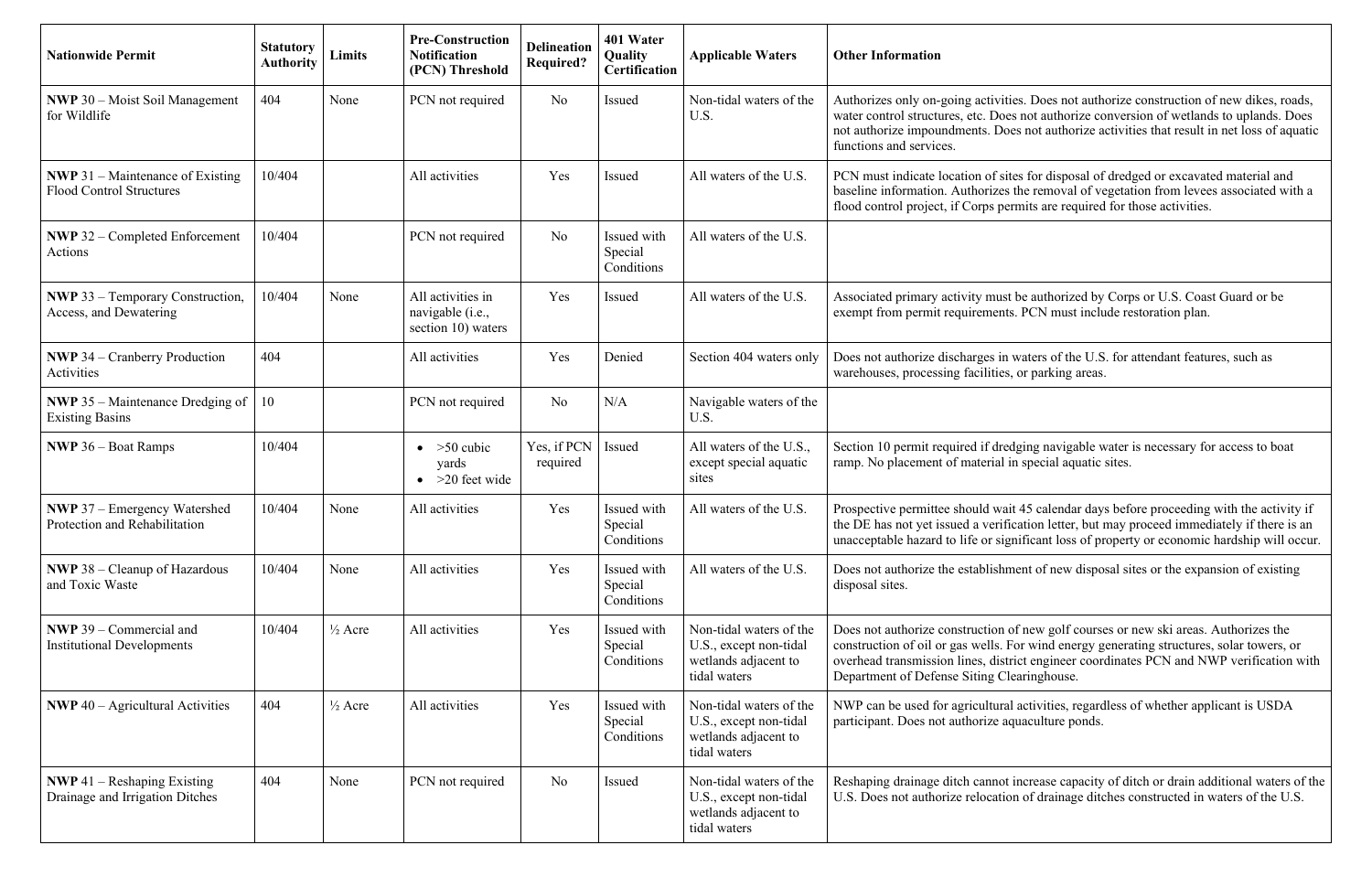| <b>Nationwide Permit</b>                                              | <b>Statutory</b><br><b>Authority</b> | Limits             | <b>Pre-Construction</b><br><b>Notification</b><br>(PCN) Threshold                                                          | <b>Delineation</b><br><b>Required?</b> | 401 Water<br>Quality<br><b>Certification</b> | <b>Applicable Waters</b>                                                                                       | <b>Other Information</b>                                                                                                                                                                                                                                        |
|-----------------------------------------------------------------------|--------------------------------------|--------------------|----------------------------------------------------------------------------------------------------------------------------|----------------------------------------|----------------------------------------------|----------------------------------------------------------------------------------------------------------------|-----------------------------------------------------------------------------------------------------------------------------------------------------------------------------------------------------------------------------------------------------------------|
| <b>NWP</b> $42$ – Recreational Facilities                             | 404                                  | $\frac{1}{2}$ Acre | All activities                                                                                                             | Yes                                    | Issued with<br>Special<br>Conditions         | Non-tidal waters of the<br>U.S., except non-tidal<br>wetlands adjacent to<br>tidal waters                      | Authorizes variety of recreations<br>stadiums, arenas, or similar facil                                                                                                                                                                                         |
| <b>NWP</b> 43 - Stormwater Management<br>Facilities                   | 404                                  | $\frac{1}{2}$ Acre | All activities<br>involving<br>expansion or<br>construction of<br><b>SWM</b> facilities                                    | Yes, if PCN<br>required                | Issued with<br>Special<br>Conditions         | Non-tidal waters of the<br>U.S., except non-tidal<br>wetlands adjacent to<br>tidal waters                      | Does not authorize construction<br>streams. Maintenance does not r<br>capacities. Also authorizes low i<br>pollutant reduction green infrast                                                                                                                    |
| <b>NWP</b> 44 – Mining Activities                                     | 10/404                               | $\frac{1}{2}$ Acre | All activities                                                                                                             | Yes                                    | Denied                                       | Non-tidal waters of the<br>U.S., except non-tidal<br>wetlands adjacent to<br>tidal waters                      | PCN must include final reclamat                                                                                                                                                                                                                                 |
| <b>NWP</b> 45 – Repair of Uplands<br>Damaged by Discrete Events       | 10/404                               |                    | All activities                                                                                                             | Yes                                    | Issued                                       | All waters of the U.S.                                                                                         | PCN must be submitted to distri-<br>start or be under contract within                                                                                                                                                                                           |
| <b>NWP</b> 46 – Discharges in Ditches                                 | 404                                  | 1 Acre             | All activities                                                                                                             | Yes                                    | Denied                                       | Certain types of non-<br>tidal ditches constructed<br>in uplands and<br>determined to be waters<br>of the U.S. | NWP does not authorize dischar<br>the U.S., or in streams that have                                                                                                                                                                                             |
| <b>NWP</b> 48 – Commercial Shellfish<br><b>Mariculture Activities</b> | 10/404                               | None               | New and existing<br>activities that<br>directly affect<br>greater than 1/2-<br>acres of<br>submerged aquatic<br>vegetation | N <sub>o</sub>                         | Denied                                       | Navigable waters of the<br>U.S.                                                                                | Does not authorize nonindigenot<br>aquatic nuisance species, or atter<br>authorize the deposition of shell<br>area is the area in which the open<br>mariculture activities, as identifi<br>or local government agency, a tr<br>legally binding agreement that e |
| <b>NWP</b> 49 – Coal Remining Activities                              | 10/404                               |                    | All activities                                                                                                             | Yes                                    | Denied                                       | Non-tidal waters of the<br>U.S.                                                                                | Permittee must demonstrate net<br>Activities must be authorized by<br>or by states with approved progr<br>and Reclamation Act of 1977. C<br>amount of previously unmined a<br>independent determination of the                                                  |
| <b>NWP</b> 50 - Underground Coal<br>Mining Activities                 | 10/404                               |                    | All activities                                                                                                             | Yes                                    | Denied                                       | Non-tidal waters of the<br>U.S., except non-tidal<br>wetlands adjacent to<br>tidal waters                      | Activities must be authorized by<br>or by states with approved progr<br>Reclamation Act of 1977. If recl<br>with PCN. Does not authorize co<br>mine site.                                                                                                       |

al facilities, except for hotels, restaurants, racetracks, lities (these may be authorized by NWP 39).

of new stormwater management facilities in perennial require PCN if limited to restoring original design impact development integrated management features and ructure features.

ttion plan if reclamation is required by other statutes.

ict engineer within one year of date of damage; work must I two years of date of damage.

rges into ditches constructed in streams or other waters of been relocated in uplands.

ous species not previously cultivated in the waterbody, endant features such as docks or staging areas. Does not I material back into waters of the U.S. as waste. Project rator is authorized to conduct commercial shellfish ied through a lease or permit issued by an appropriate state reaty, or any easement, lease, deed, contract, or other establishes an enforceable property interest for the operator.

increase in aquatic resource functions through reclamation. the Department of the Interior, Office of Surface Mining, rams under Title IV and V of the Surface Mining Control Corps will review the SMCRA determination regarding the area necessary for the reclamation and make an e amount needed.

the Department of the Interior, Office of Surface Mining, rams under Title V of the Surface Mining Control and lamation required, a copy of the plan must be submitted oal preparation and processing activities outside of the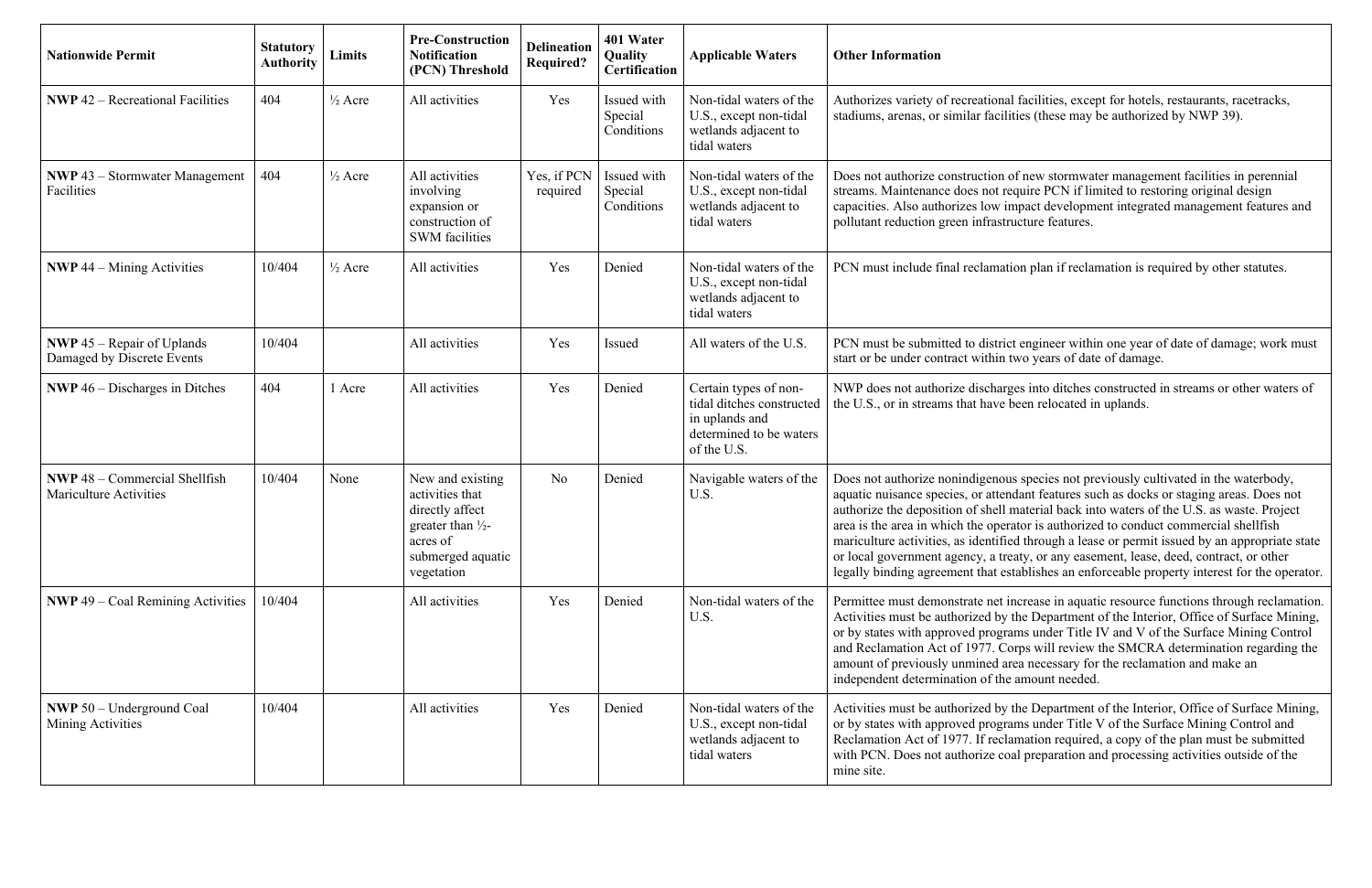| <b>Nationwide Permit</b>                                                         | <b>Statutory</b><br><b>Authority</b> | Limits | <b>Pre-Construction</b><br><b>Notification</b><br>(PCN) Threshold                                            | <b>Delineation</b><br><b>Required?</b> | 401 Water<br>Quality<br><b>Certification</b> | <b>Applicable Waters</b>                                                                  | <b>Other Information</b>                                                                                                                                                                                                                                                                                                                                                                                                                                                                                          |
|----------------------------------------------------------------------------------|--------------------------------------|--------|--------------------------------------------------------------------------------------------------------------|----------------------------------------|----------------------------------------------|-------------------------------------------------------------------------------------------|-------------------------------------------------------------------------------------------------------------------------------------------------------------------------------------------------------------------------------------------------------------------------------------------------------------------------------------------------------------------------------------------------------------------------------------------------------------------------------------------------------------------|
| <b>NWP 51 - Land-Based Renewable</b><br><b>Energy Generation Facilities</b>      | 10/404                               |        | Discharges that<br>result in the loss of<br>$>1/10$ acre                                                     | Yes                                    | Issued with<br>Special<br>Conditions         | Non-tidal waters of the<br>U.S., except non-tidal<br>wetlands adjacent to<br>tidal waters | Authorizes construction, expans:<br>production facilities, including a<br>authorization is utility line, then<br>a distribution system, regional go<br>single and complete linear project<br>overhead transmission lines, dist<br>Department of Defense Siting C                                                                                                                                                                                                                                                  |
| <b>NWP 52 - Water-Based Renewable</b><br><b>Energy Generation Pilot Projects</b> | 10/404                               |        | All activities                                                                                               | Yes                                    | Issued with<br>Special<br>Conditions         | All waters of the U.S.,<br>except in coral reefs                                          | Authorizes construction, expans:<br>energy generation pilot projects<br>Placement of a transmission line<br>to land-based collection facility<br>considered a loss of waters of the<br>anchorage areas must comply wi<br>structures in established danger :<br>project, associated structures and<br>DA permit. Utility lines transfer<br>facility are generally considered<br>located on an existing, maintaine<br>408. For wind energy generating<br>district engineer coordinates PCI<br>Siting Clearinghouse. |
| NWP 53 - Removal of Low-Head<br>Dams                                             | 10/404                               | None   | All activities                                                                                               | Yes                                    | Issued with<br>Special<br>Conditions         | All waters of the U.S.                                                                    | Authorizes the removal of low-h<br>head dam" defined as a dam buil<br>crest on a continual and uncontro<br>not required for these activities b<br>functions and services. NWP do<br>stream in vicinity of former imp<br>or bank stabilization activities (t                                                                                                                                                                                                                                                       |
| <b>NWP</b> 54 $-$ Living Shorelines                                              | 10/404                               |        | All new activities;<br>PCN not required<br>for repair and<br>maintenance of<br>existing living<br>shorelines | Yes                                    | Issued with<br>Special<br>Conditions         | All waters of the U.S.                                                                    | Authorizes construction and mai<br>Living shorelines consist of nature-<br>structures to protect the shoreline<br>must have a substantial biologica<br>oyster or mussel reef structures.<br>activities. Discharges of dredged<br>the construction of fill structures<br>necessary for the establishment a                                                                                                                                                                                                         |
| <b>NWP</b> 55 – Seaweed Mariculture<br>Activities                                | 10                                   | None   | All activities                                                                                               | Yes                                    | N/A                                          | Navigable waters of the<br>U.S.                                                           | Prohibits the cultivation of an aq<br>Aquatic Nuisance Prevention an<br>nonindigenous species unless that<br>Structures in an anchorage area<br>requirements in 33 CFR 322.5(1)<br>zones or restricted areas designa<br>shipping safety fairways or traff<br>(see 33 CFR 322.5(1)(1)), or EP<br>disposal areas.                                                                                                                                                                                                   |

ion, or modification of land-based renewable energy attendant features. If only activity requiring DA NWP 57 shall be used. Utility lines transferring energy to rid, or other facility are generally considered to be separate cts. For wind energy generating structures, solar towers, or trict engineer coordinates PCN and NWP verification with learinghouse.

ion, modification, or removal of water-based renewable and their attendant features. Limited to "pilot projects." on bed of a navigable water of U.S. from generation unit is considered a structure under section 10 and is not e U.S. Prohibits activities in coral reefs. Structures in ith U.S. Coast Guard requirements. Does not authorize zones, restricted areas, etc. Upon completion of pilot d/or fills must be removed unless authorized by separate ring energy to a distribution system, regional grid, or other I to be separate and complete linear projects. An activity ed Corps project requires separate approval under 33 USC t structures, solar towers, or overhead transmission lines, N and NWP verification with Department of Defense

head dams for stream restoration and public safety. "Low-It to pass upstream flows over the entire width of the dam colled basis. As a general rule, compensatory mitigation is because they result in net increases in stream ecological  $\frac{1}{2}$  oes not authorize regulated activities for restoration of straim in vicinity of these activities may be authorized by NWP 27), these activities may be authorized by NWP 13).

intenance of living shorelines for shore erosion control. It and man-made materials. May include stone or reef structure from low to moderate energy waves. Living shorelines al component, either tidal or lacustrine fringe wetlands or Does not authorize beach nourishment or land reclamation d or fill material into waters of the United States, including such as sills or breakwaters, must be the minimum and maintenance of the living shoreline.

quatic nuisance species as defined in the Nonindigenous d Control Act of 1990 or the cultivation of a at species has been previously cultivated in the waterbody. established by the U.S. Coast Guard must comply with the  $(2)$ . Structures may not be placed in established danger ated in 33 CFR part 334, Federal navigation channels, ic separation schemes established by the U.S. Coast Guard A or Corps designated open water dredged material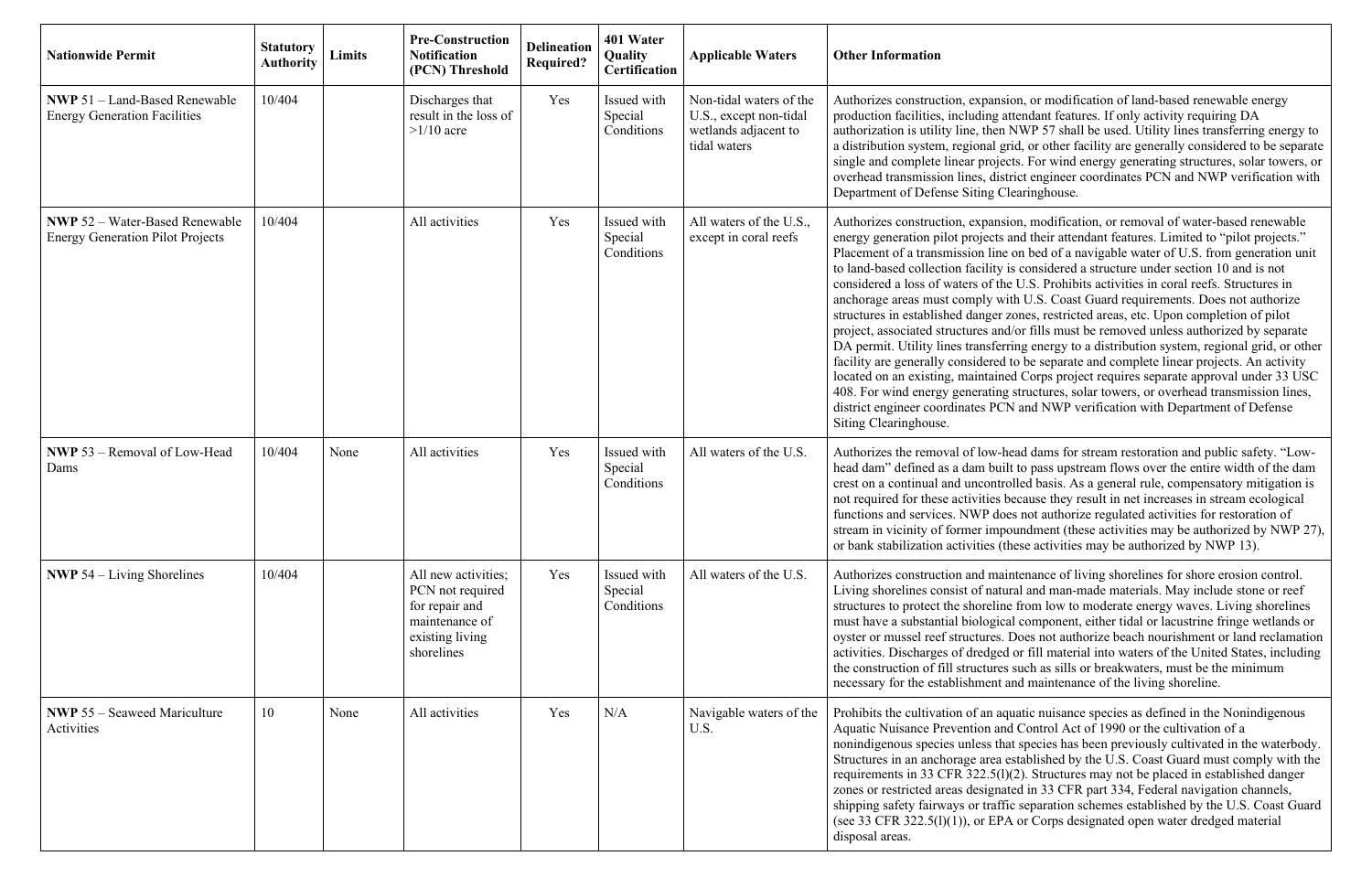| <b>Nationwide Permit</b>                                                                                  | <b>Statutory</b><br><b>Authority</b> | Limits             | <b>Pre-Construction</b><br><b>Notification</b><br>(PCN) Threshold                                                               | <b>Delineation</b><br><b>Required?</b> | 401 Water<br>Quality<br><b>Certification</b> | <b>Applicable Waters</b>                                                                  | <b>Other Information</b>                                                                                                                                                                                                                                                                                       |
|-----------------------------------------------------------------------------------------------------------|--------------------------------------|--------------------|---------------------------------------------------------------------------------------------------------------------------------|----------------------------------------|----------------------------------------------|-------------------------------------------------------------------------------------------|----------------------------------------------------------------------------------------------------------------------------------------------------------------------------------------------------------------------------------------------------------------------------------------------------------------|
| <b>NWP</b> 56 – Finfish Mariculture<br>Activities                                                         | 10                                   | None               | All activities                                                                                                                  | Yes                                    | N/A                                          | Navigable waters of the<br>U.S.                                                           | Prohibits the cultivation of an aq<br>Aquatic Nuisance Prevention an<br>nonindigenous species unless tha<br>Structures in an anchorage area<br>requirements in 33 CFR 322.5(1)<br>zones or restricted areas designa<br>shipping safety fairways or traff<br>(see 33 CFR 322.5(1)(1)), or EP<br>disposal areas. |
| <b>NWP</b> 57 – Electric Utility Line and<br><b>Telecommunications Activities</b>                         | 10/404                               | $\frac{1}{2}$ Acre | A section 10<br>$\bullet$<br>permit is<br>required<br>Discharges<br>$\bullet$<br>that result in<br>the loss of<br>$>1/10$ -acre | Yes, if PCN<br>required                | Issued with<br>Special<br>Conditions         | All waters of the U.S.                                                                    | Temporary fills must be remove<br>preconstruction elevations.                                                                                                                                                                                                                                                  |
| Electric utility lines and<br>telecommunication lines                                                     |                                      |                    |                                                                                                                                 |                                        |                                              | All waters of the U.S.,<br>including navigable<br>waters                                  | Must restore area to pre-construe                                                                                                                                                                                                                                                                              |
| Electric utility line and<br>telecommunication substations                                                |                                      |                    |                                                                                                                                 |                                        |                                              | Non-tidal waters of the<br>U.S., except non-tidal<br>wetlands adjacent to<br>tidal waters |                                                                                                                                                                                                                                                                                                                |
| Foundations for overhead electric<br>utility line or telecommunication<br>line towers, poles, and anchors |                                      |                    |                                                                                                                                 |                                        |                                              | All waters of the U.S.                                                                    |                                                                                                                                                                                                                                                                                                                |
| Access roads                                                                                              |                                      |                    |                                                                                                                                 |                                        |                                              | Non-tidal waters of the<br>U.S., except non-tidal<br>wetlands adjacent to<br>tidal waters | Access roads must be constructe                                                                                                                                                                                                                                                                                |
| <b>NWP</b> 58 – Utility Line Activities for<br>Water and Other Substances                                 | 10/404                               | $\frac{1}{2}$ Acre | A section 10<br>$\bullet$<br>permit is<br>required<br>Discharges<br>$\bullet$<br>that result in<br>the loss of<br>$>1/10$ -acre | Yes, if PCN<br>required                | Issued with<br>Special<br>Conditions         | All waters of the U.S.                                                                    | Temporary fills must be remove<br>preconstruction elevations.                                                                                                                                                                                                                                                  |
| Utility lines                                                                                             |                                      |                    |                                                                                                                                 |                                        |                                              | All waters of the U.S.,<br>including navigable<br>waters                                  | Must restore area to pre-construe                                                                                                                                                                                                                                                                              |

quatic nuisance species as defined in the Nonindigenous Arr Control Act of 1990 or the cultivation of a nat species has been previously cultivated in the waterbody. Structures in an anchorage area established by the U.S. Coast Guard must comply with the requirements in 33 CFR 322.5(l)(2). Structures may not be placed in established danger zones or restricted areas designated in 33 CFR part 334, Federal navigation channels, shipping safety fairways or traffic separation schemes established by the U.S. Coast Guard (see 33 CFR 322.5( $1$ )(1)), or EPA or Corps designated open water dredged material

ed in their entirety and the affected areas returned to

ction contours.

ed to minimize adverse effects to waters of the U.S.

ed in their entirety and the affected areas returned to

ction contours.